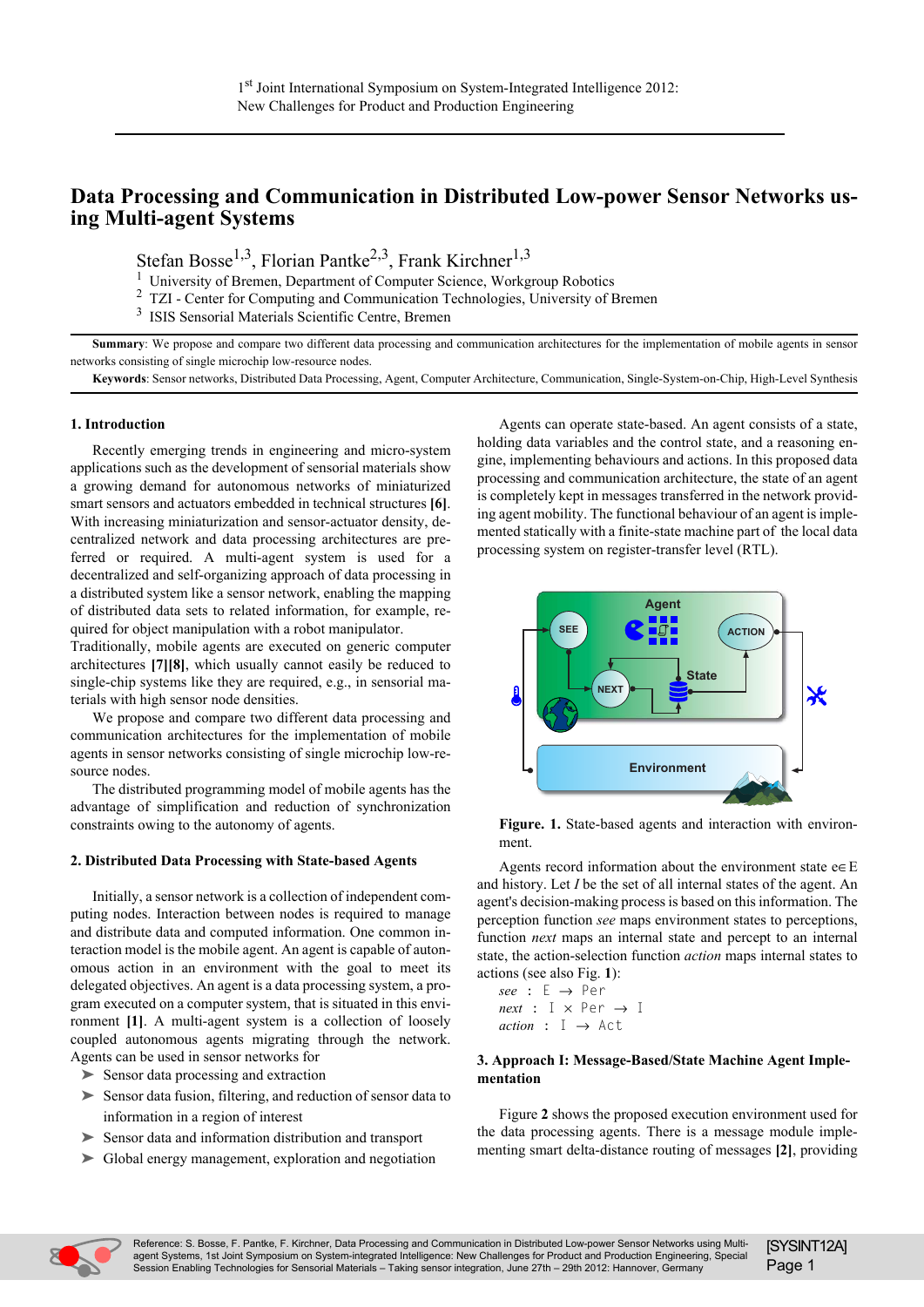some kind of fault-tolerance regarding interconnect failures, and several finite-state machines implementing the agent behaviours and providing virtual machines able to process incoming agents. All parts are mappable to digital logic on RTL and single-SoC system architecture, a prerequisite for miniaturized sensor nodes embedded in structures and sensorial materials. The functional agent behaviour is implemented with a (non-mobile) finite state machine (virtual machine) built in the sensor node, modelled with a high-level synthesis approach on an imperative multi-processing programming language level **[\[3\]](#page-2-5)**.

<span id="page-1-0"></span>

<span id="page-1-1"></span>**Figure 2.** Sensor node building blocks providing mobility and processing for multi-agent systems: parallel agent virtual machines, agent-processing scheduler, communication, and data processing. All parts are mappable to digital logic on RTL and SoC system architecture.

Inter-agent communication is provided by shared data structures, available on each sensor node. Each node is represented by a node agent, too, to ensure interaction and information exchange between mobile agents and the sensor node. All interacting agents must comply about the data structures and types, fixed at design time.

# **4. Approach II: Multi-Agent Implementation Using Code Morphing**

Multi-agent systems providing migration mobility using code morphing can help to reduce the communication cost in a distributed system **[\[4\]](#page-2-6)**. The second proposed hardware architecture and runtime environment is specifically designed towards the implementation of mobile agents by using dynamic code morphing under the constraints of low-power consumption and high component miniaturization. It uses a modified and extended version of FORTH as the programming language for agent programs. FORTH is a stack-based interpreted language whose source code is extremely compact. Furthermore, FORTH is extensible, that is new language constructs (called words, zero-operand functions) can be defined on the fly by its users. A FORTH program contains built-in core instructions directly executed by the FORTH processing unit and user-defined high-level word and object definitions that are added to and looked up from a dictionary data structure. This dictionary plays a central role in the implementation of distributed systems and mobile agents. Words can be added, updated, and removed (forgotten), controlled by the FORTH program itself. User-defined words are composed of a sequence of words. Again, the runtime environment is modelled on the behavioural level using the multi-process-oriented programming language and can be embedded in a single-SoC hardware design **[\[4\]](#page-2-6)**.

The principal system architecture of one **FORTH processing unit** (PU) part of the node runtime environment is shown in Fig. **[3](#page-1-2)**[.](#page-1-3) A complete runtime unit consists of a communication system with a smart routing protocol stack, one or more FORTH processing units with a code morphing engine, resource management, code relocation and dictionary management, and a scheduler managing program execution and distribution, which are normally part of an operating system which does not exist here. A FORTH processing unit initially waits for a frame (a FORTH program) to be executed. During program execution, the FORTH processing unit interacts with the scheduler to perform program forking, frame propagation, program termination, object creation (allocation), and object modification.

The **scheduler** is the bridge between a set of locally parallel executing FORTH processing units, and the communication system, a remote procedure call (RPC) interface layered above SLIP, a fault-tolerant message-based communication system used to transfer messages (containing code) between nodes using smart delta-distance-vector routing **[\[2\]](#page-2-1)**.

The simple FORTH instruction format is an appropriate starting point for code morphing, i.e., the ability of a program to modify itself or make a modified copy, mostly as a result of a previously performed computation. Calculation results and a subset of the processing state can be stored directly in the program code which changes the program behaviour. The standard FORTH core instruction set was extended and adapted for the implementation of agent migration in mesh networks with two-dimensional grid topology. In our system, a FORTH program is contained in a contiguous memory fragment, called a frame. A frame can be transferred to and executed on remote nodes and processing units.

<span id="page-1-3"></span>

<span id="page-1-2"></span>**Figure 3.** Mobile-agent runtime architecture providing code morphing, consisting of FORTH data processing units, shared memory and objects, dictionary, scheduler, and communication.